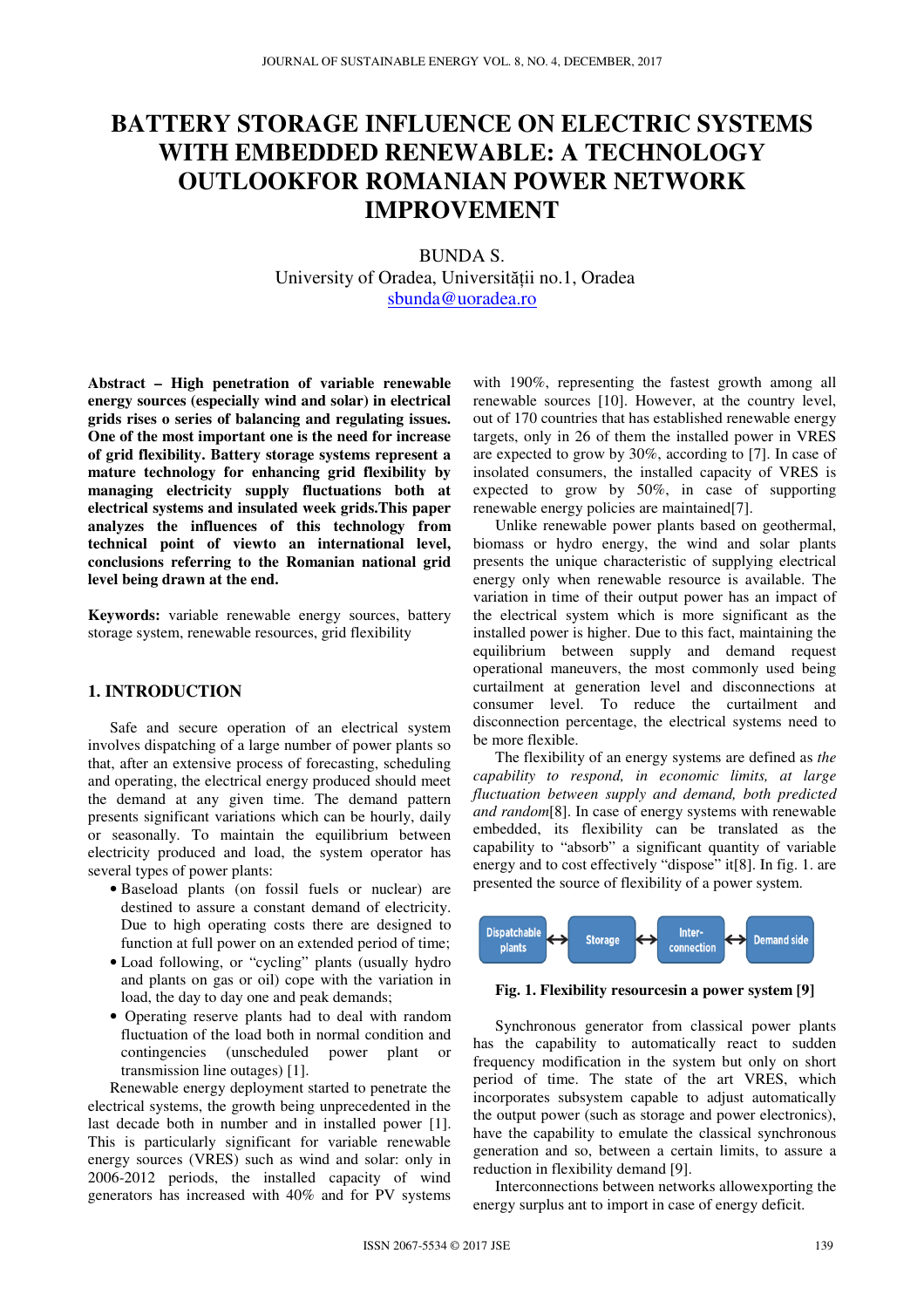Consumers have "the potential to alter their electricity use in response to supply abundance or energy shortage"[9].

Storage availability translates in the capacity of a storage system to supply / store a certain amount of electricity, depending the installed power and time duration. Storage systems consist in technologies that currently are in different stages of development. The most mature storage technology is represented by pumped hydropower, about 99% of existing storage systembeing in operation worldwide [9].

By contrast, battery storage systems (BSS) belong of a relatively new technological sector, alongside with compressed air, inertial and super capacitor systems. In addition, the thermal storage is cheaper then above mentioned systems, but presents the disadvantage of difficulty to produce electrical energy from thermal stored energy [9].

# **2. BATTERY STORAGE SYSTEMS**

A BSS is defined as a power generation unit which is based on a chemical storage of electricity having the capability of charging and discharging.

There are two type of BSS currently used at power network scale: cell based and flux based.

*Cell based BSS* are modular units of various powers, by combining them can be obtain varying installed capacity (up to tens of MW), the main components being presented in fig. 2.



SD = Storage device; MCU = Monitoring and control unit; TE = Temperature control; PCU = Power conversion unit.

#### **Fig. 2. Primary power components of a cell based battery unit[9]**

The SD consists in a set of individual cells connected into modules, a number of modules connected to each other resulting into packs such that it may be obtained the required installed battery capacity.

The MCU has the role of assuring the power management of the BSS (preventing the overcharge and the battery over discharge) as well as to integrate the needed software for remote monitoring and control.

The TE unit is often integrated in BSS to assure the adequate operation of the BSS in various temperature conditions, especially for the BSS based on Li-Ion battery, which is prone to overheating.

Te PCU is part of the BSS providing an integrated unit ready to be connected in the needed network area. Usually this unit consists in a bidirectional inverterwhich permits both power flow to the network and recharging the battery when needed.

*Flux based BSS* consists in a reaction unit in which one or both of the electrodes are immersed in solution and two separate reservoirs from which the electrolyte is pumped in reaction unit, fig.3.



**Fig. 3. The main diagram of a flux based battery unit[10]** 

A unique characteristic of such BSS is that the installed power [kW] depends on the number of cells connected in reaction unit packs and the energy delivered [kWh] depends on the electrolyte quantity circulated by pumps. Due to storage of the electrolyte in separate tanks, this BSS can handle many charging and discharging cycles without significant degradation in performances, the main disadvantages consists in the higher cost of the pumping system (plumbing and additional energy to the pumps)and also the danger of accidentally spilling of the electrolyte.

There are three main technical indicators which characterize a BSS [9]:

- Depth of discharge (DOD), defined as the percentage form full battery capacity which is effectively utilized;
- Ambient temperature, having a major impact on battery performance: higher values of this parameter can cause corrosions and gases emissions while extreme lower values may slow the chemical reaction to even a complete stop;
- Cycle of life, represents the number of charging/discharging which battery can cope without significant performances reduction. This parameter depends strongly on DOD and ambient temperature.A battery at the end of its life cycle is considered when it deliver only (60-80)% of its original capacity.

Generally, in choosing a BSS type the defining criteria are technical performances and costs, but often it leads to a wrong choices due to the fact that each applications has unique characteristics of climate, locations, infrastructure, operating conditions and so on. To make an adequate choice, it is needed an outlook which take into account all the factors that may influence BSS implementation in a certain system, a comprehensive diagram for this purposebeing the one presented in fig. 4.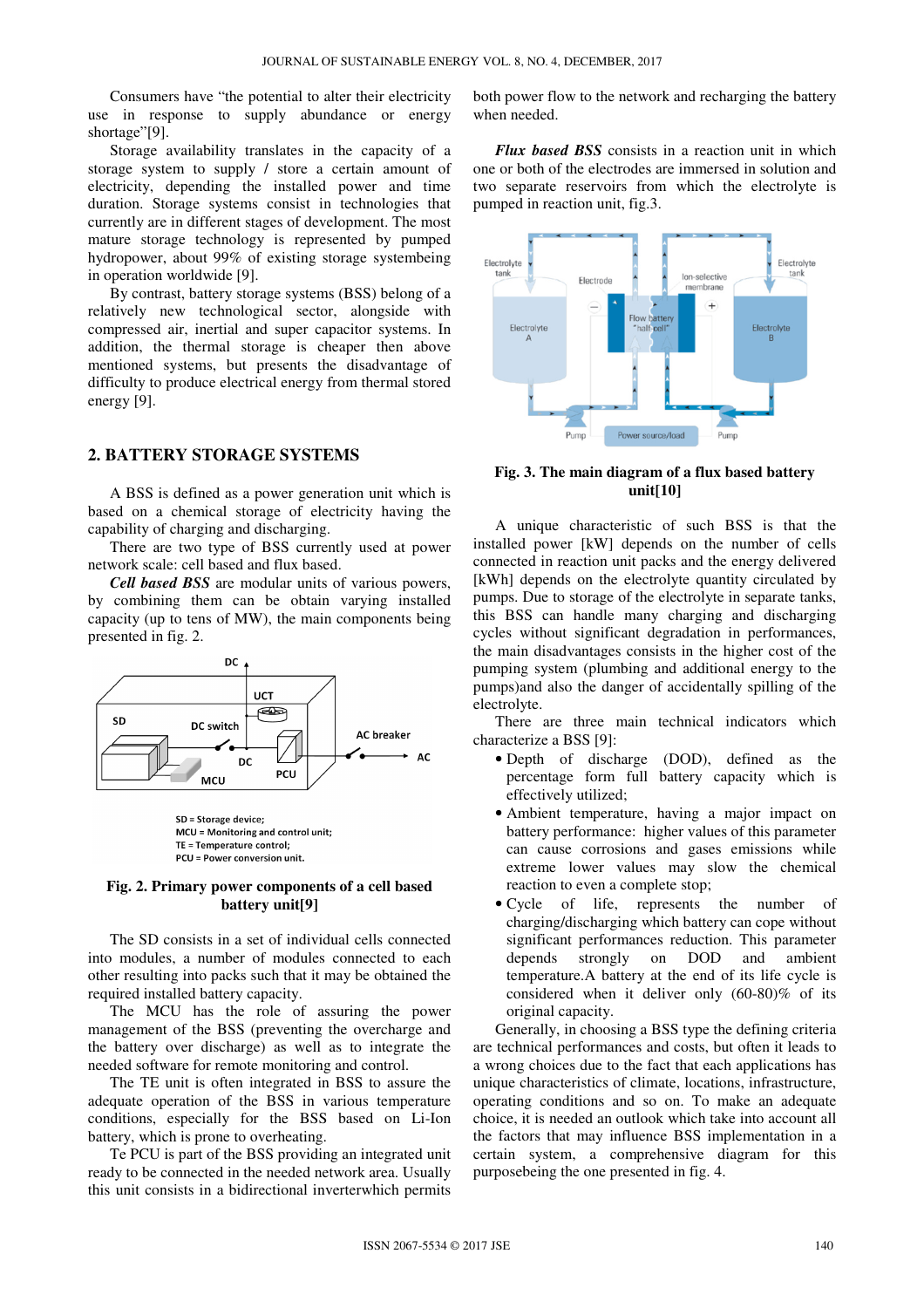

**Fig. 4. The main criteria in choosing a BSS [3]** 

The main BSS utilized in electrical networks which belong either to the power system or to insolated consumers are: Lead-acid, advanced Lead-acid, Li-ion, Sodium-sulphur and flow battery, the technological maturity of these being presented in fig. 5.



**Fig. 5. Current maturity level of BSS technology [3]** 

*Lead-acid* battery is the most mature between available technologies being the first choice in UPS systems and renewable integration due to proven cost effectiveness and in spite of their shortcomings: low energy density (59 Wh/kg), short life cycles (maximum 7 years) and necessary maintenance and ventilation.

The need for maintenance was eliminated with *advanced Lead - acid* batteries, being the peak of Leadacid technologies and having a higher energy density (70 Wh/kg) and life cycle.

*Nickel-cadmium* batteries have longer round trip efficiency, high energy density and a long life cycle, but it proved to be very toxic and operates at a temperature range only between -20<sup>o</sup>C and  $+40^{\circ}$ C, a total of only 27 MW units being installed worldwide [4].

*Lithium – ion* battery is currently being used at a larger scale due to high energy density (up to 140 Wh/kg), longer life cycle (over 5000 charging/discharging) and low standby losses. The main disadvantage is represented by the over temperature tendency in certain operating conditions, but with proper temperature management, the risk of fire may be reduced to zero.If its price will come down in time, it may be the first options for a widely deployment in short term, fig. 6.



**Fig. 6. Possible Li-Ion BSS for wind farm grid integration in China [4]** 

*Sodium – sulphur* battery has a relatively high energy density (120 Wh/kg), long life duration (15 years) but it is very costly (up to 800 EUR/kWh) and can be operated only at temperature of  $300^{\circ}$ C. [2]. The largest NaS installation belongs to Tokyo Electric Power company having 6MW unitwith 8h discharge time [2].

*Redox flow battery* are developed mostly in Japan, and some demonstrator units of vanadium RFB are commissioned: one of 5 kW installed power with 10 hour discharge time and one of 3 MW with 1,5 s reaction time [2].

# **3. VRES IMPACT ON ELECTRICAL NETWORKS**

VRES implementation in electrical system presents unique challenges due to, first of all, the renewable resource (RR) characteristics: intermittency and unpredictability, especially true in case of wind farms and PV units.

These results in a totally different operating mode of the electrical system, the power in VRES being produced in a different mode than the classic generation units. Thus, to evaluate the impact of VRES on electrical system, instead "to see" these units as a source of electrical generation it is better to consider as a *reduction in load*, so that the remaining load to be covered from classic generation unit (called here the "net load")may be calculated as a difference between normal demand and electricity produced from RR [1].

The benefits of net load covering for electrical system are, first of all, in reducing the number of conventional generating units, as a result reducing the conventional fuel used and associated emissions with positive impact for environment and, somewhat in volatility of fuel prices on international markets [1].

On long term, there are four main impact of VRES penetration in electrical systems [1] shown in fig.6: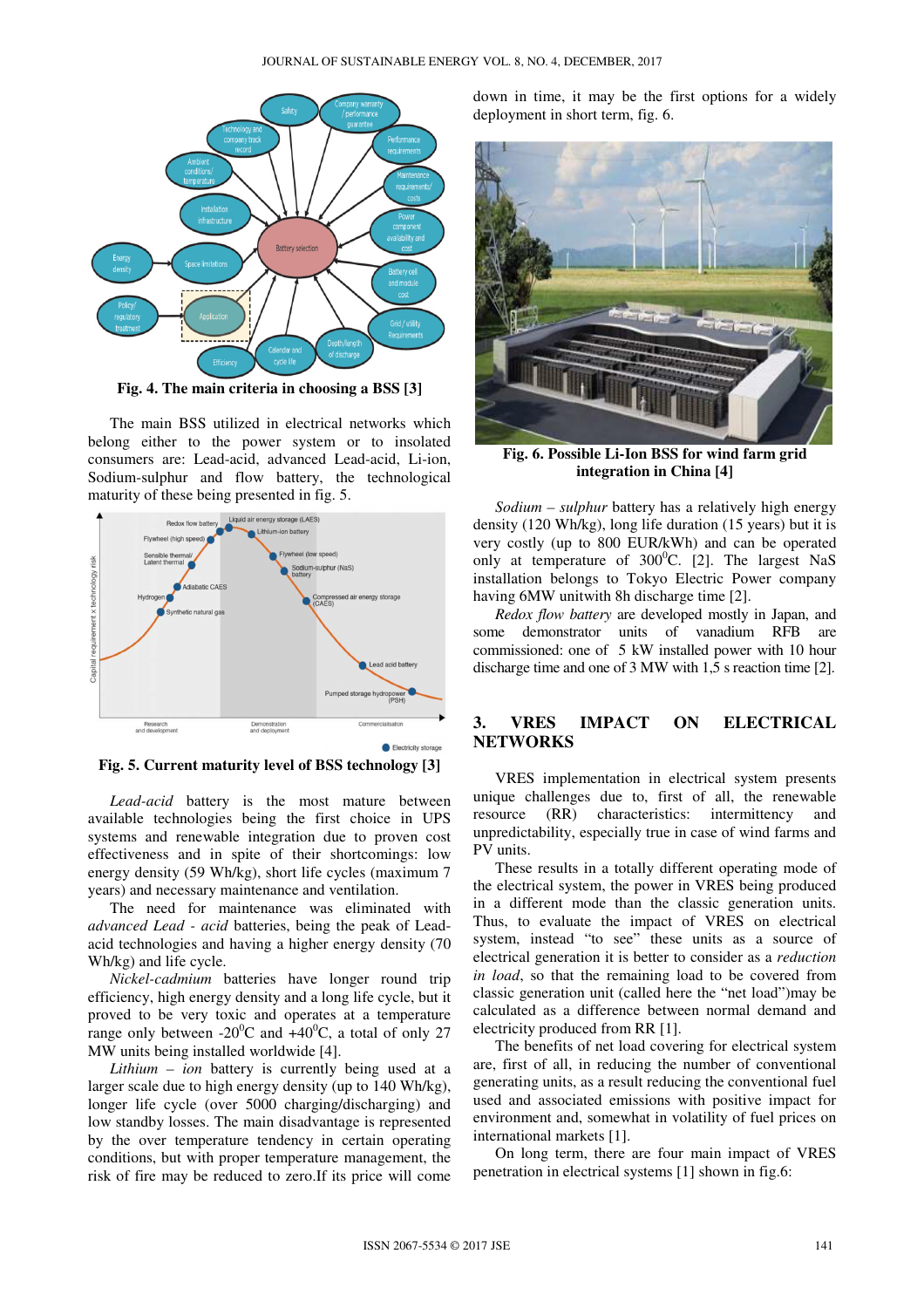

**Fig. 6. The impact of VRES on electrical systems [ [1]** 

1) *Increased need for frequency regulation* , due to the fact that these units may present abrupt variation in produced power in very short time;

2) *Increase in hourly ramp rate*, having the result of increasing the speed at which the load following generation unit must increase and decrease their output;

3) *Increase in uncertainty of net load* , due to the unpredictability of the RR;

4) *Increase in ramp range*, forcing thus the base load plants to reduce its output power and, in extreme cases to costly cycle between on and off state.

On short term, VRES impact on electrical systems may translate into mitigation in minute by minute regulation of the produced power [1]. This is happening because VRES may present a significant spatial distribution in the grid (especially in case of wind farms and PV), the total produced power from these units presenting smaller variations and thus being easier to counter at the system level. Additionally, the newest generation wind turbines have the capability of a stable short term power supply, being so capable to contribute in frequency regulation in electrical system [ RES impact on electrical<br>mitigation in minute<br>uced power [1]. This<br>resent a signification is a signification in case of<br>roduced power from<br>rations and thus bei<br>n level. Additionally,<br>y, being so capable to<br>electrical syste

Having the above considerations, the increased penetration of VRES in the electrical systems leads to an increasing in variability of the net load and thus the necessity in grater electrical network flexibility as well as greater storage capabilities, so that both predictable and , random variations of loads can be met at any given time [1].

## **3. BSS INFLUENCE ON ELECTRICAL SYSTEMS WITH RENEWABLE**

Accommodating the increased variability of the net load and the limited coincidence of VRES power supply with the demand in order to ensure the generation mix matches the net load requirements is done by a number of techniques and technologies described as *flexibility resources* [1].

Electricity storage is one of the many technologies utilized to increase grid flexibility leading to enable a greater use of VRES [1]. As shown in fig. 7 there are a supply side source of flexibility and a demand side one and as the VRES penetration increases the flexibility costs also increase.



**Fig. 7. The flexibility supply curve [3]** 

The VRES need two type of grid flexibility [ [1]:

- 1) *Ramping flexibility*, described as the "ability of the electrical system to follow the variation in net load, both in minute-by by-minute timescale needed for frequency regulation and minute-to-hours timescale needed for load following";
- 2) *Energy flexibility* type, described as "the ability to increase the coincidence of VRES supply with demand".

Electrical storage represents an important step in achieving flexibility but only when other options are saturated or unavailable [1]. Among the electrical storage technology the BSS units are included in three categories clustered by different points of view ease the coincidence of<br>and".<br>1 storage represents an<br>lexibility but only when<br>unavailable [1]. Among<br>the BSS units are include<br>different points of view:

A. By services provided in different parts of the system, fig. 8.



## **Fig. 8. Classification of electrical storage by servicing provided [1 [12]**

B. By classes which energy storage may contributes to system regulations, tab. 1.

| <b>Regulation</b>        | <b>Applications</b>                           | Discharge time<br>required |
|--------------------------|-----------------------------------------------|----------------------------|
| Power<br>Ouality         | Transient stability, Frequency<br>regulation  | Seconds-minutes            |
| <b>Bridging</b><br>Power | Contingency reserves,<br>Ramping              | Minutes -1hour             |
| Energy<br>Management     | Load leveling, Firm capacity,<br>T&D Deferral | Hours                      |

C. By technologies and applications within BSS are used, fig. 9.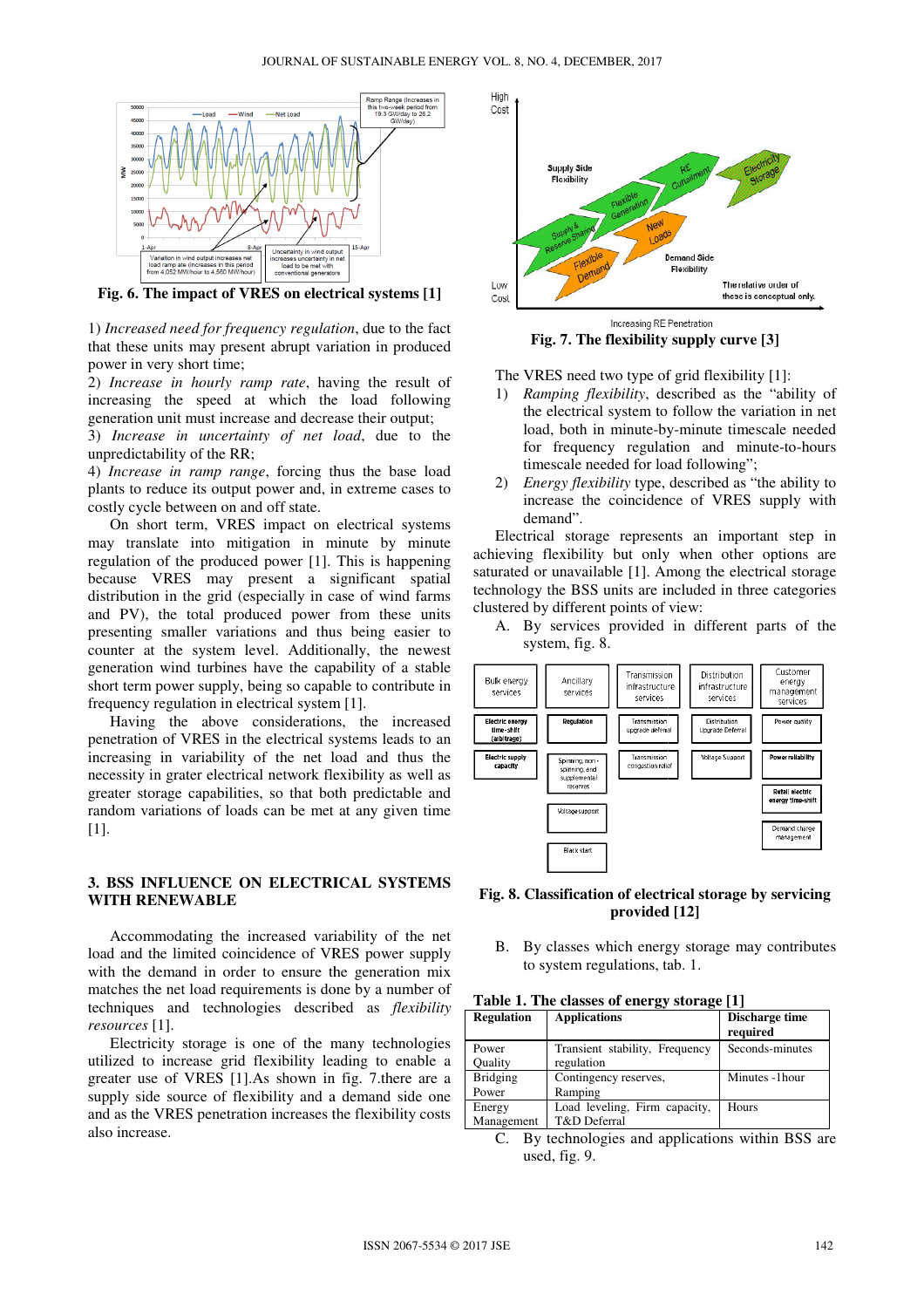

As shown in table 1, **power quality** in electrical systems requires a rapid response from the storage systems (often less than 1s), thus storage technologies utilized consist mainly form flywheel, condensers, superconducting magnetic storage units. But if the response time reach 10-20s, BSS based on Lithium and Zinc-Bromine are commercially available [2].

In case of electrical network belonging to the insolated consumers, they have an increased vulnerability to the sudden fluctuation of RR (especially solar and wind). It is known the fact that, for instance, shadowing the PV system by a cloudleads to a sudden drop of produced power with 90% in seconds [1]. In this case, for frequency regulation, the BSS is the obvious solutions because these units are already integrated in the power supply systems of the consumer, providing energy on the time when RR is not available [1]. The technologies used within BSS of the hybrid systems are mainly Lead-acid deep cycle but there are cases on gel and Lithium utilization [2].

Additionally, BSS for fast regulation in grids with high renewable penetration offers a 100% full regulation capacity both positive and negative, unlike the dedicated regulation power plants which can provide only a positive one and even this being limited by operational constrains, fig. 10.



### **Fig. 10. Fast regulation from BSS units versus a gas power plant [4]**

Frequency regulation in grids requires an increased charging discharging cycles, limiting thus the battery life cycle of the regulation unit.

**Bridging power** includes all the necessary

applications for assuring the electric energy reserves, load following and additional reserves to cover the electric energy gaps in case of forecast errors and unit commitment errors [3]. In this case, the response time varies from seconds to minutes, when the discharge time reaches 1 hour [3]. BSS units require a lower charging/discharging cycles than the units that assured frequency regulations, so it operates with a longer life cycle the technology used being: Lead-acid, Nickel-Cadmium, Ni-Metal-Hybrid and the most recently, Li-ion [1].

**Energy management** in power systems includes the applications which require moving power on a certain period of times, BSS needed in this case discharging rates of several hours or more [1]. This operating mode overlay on the previous ones, due to the fact the BSS units should offer fast response time and long period of discharge. For the BSS serving insulated consumers, its multiple utilization results in the fact that these units have to combine long and short term storage, covering both period with unavailable RR and peak loads [3], as example from fig. 10. shows.



**Fig. 11. Impact of BSS unit on an insulated consumer powered by a wind - Diesel hybrid system [5]** 

Batteries within BSS from electrical networks for power management are of two types: high temperature units and liquid electrolyte flow ones [1].

High temperature batteries commercially available are the ones with sodium-sulfur, worldwide being installed a total of 270 MW capacities and the sodium-nickelchloride batteries are in the development stages [3].

The flux based battery has the advantage that both produced power and energy delivered can be independently sized, commercially available units being vanadium-redox and zinc-bromine [1].

The BSS units for insolated consumer electrical networks are based on lead-acid technology due to the costs and proven operational performances [1].

Another important factor of influence of the BSS represents the deploying mode of these units within the electrical systems. There are two possibilities: individual and aggregating deployment [1].

The most common implementation of the BSS is the individual one: in this case, these units are placed close to the VRES being operationally tided with them. The main reasons for that deployment consists in smoothing the produced power (especially in case of wind farms) and covering short term peak or gap in power (due to RR or loads variations). On the electrical system level, this approach supplying the same applications regarding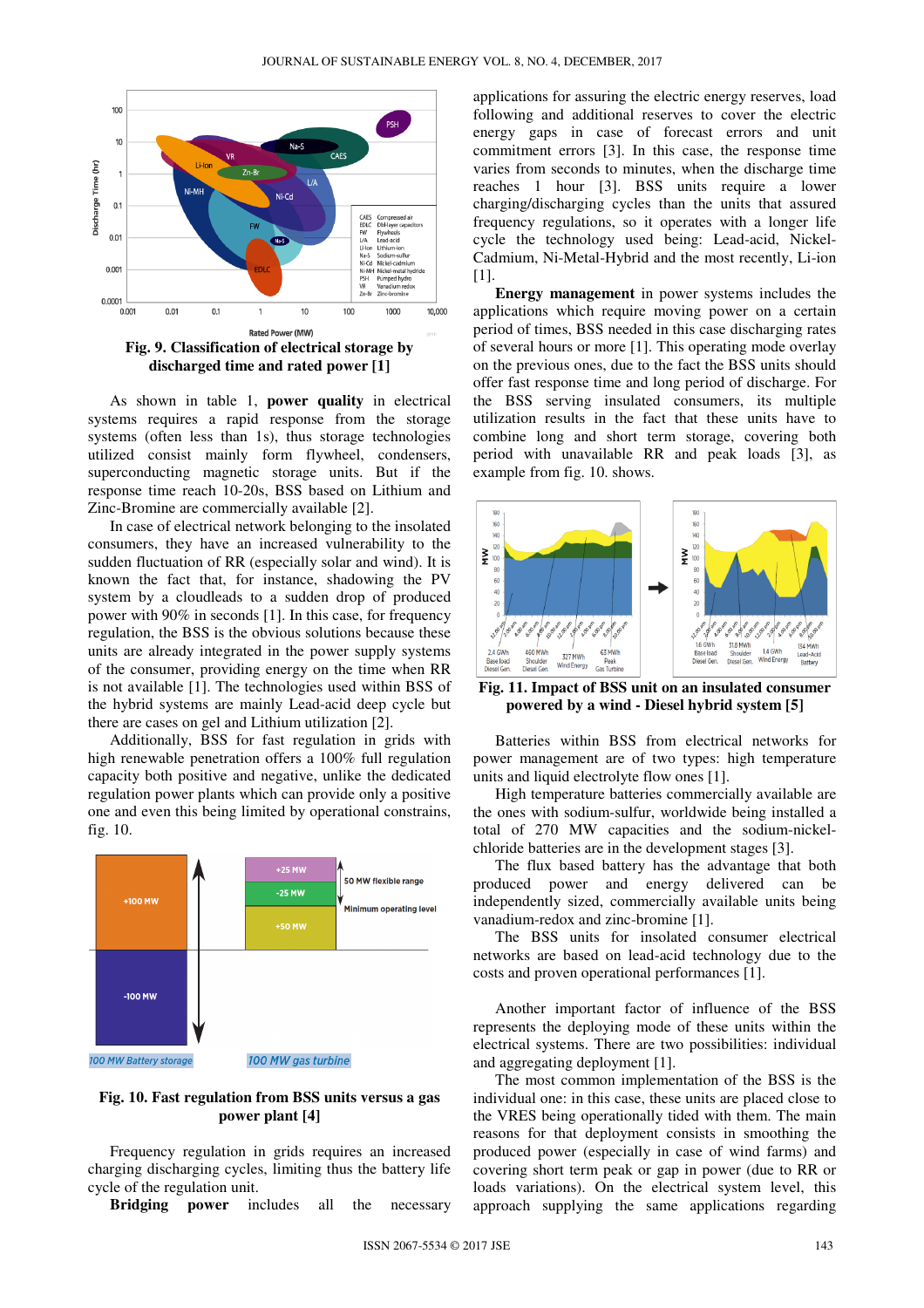power regulation with the electrical network, as shown in table 2, so overall it results in a decrease in efficiency [1].

| Table 2. Dedicated BSS applications at the VRES and |  |
|-----------------------------------------------------|--|
| their whole grid counterpart [1]                    |  |

| <b>Specificapplications</b> | Whole grid applications    |  |
|-----------------------------|----------------------------|--|
| Transmission curtailment    | Transmission deferral      |  |
| Time shifting               | Load leveling/Arbitrage    |  |
| Forcast hedging             | Forecast error             |  |
| Frequency support           | Frequency regulation       |  |
| Fluctuation suppression     | <b>Transient stability</b> |  |

Furthermore, individual BSS deployment eliminates the benefits of the resources aggregations. This means that aggregating multiple VRES on the entire grid leads in diminishing the overall storage capacities, meaning BSS implementation being done at a lower cost. This is especially true in case o f a high spatial dispersions of the VRES which can significantly mitigate power variability over multiple timescales [1].

In addition, VRES aggregation at the whole grid allows the system operator to dispose of all storage systems available, leading to an increase of network flexibility [1].

There are of course cases in that individual deployment of the BSS makes more sense,namely if the VRES are situated in areas with weak transmission networks. In this case, the BSS units decrease the need for new transmissions capabilities and relieve probable congestions issues in the grid [1].

All these impact factors must be taking into account both technically and economically when considering BSS units deployment in the electrical networks.

### **CONCLUSIONS**

Stable operation of the electrical network involves constantly keeping the power balance between supply and demand. In ordinary power systems it is done by well established technologies and operational habits.

Until late nineties this constitutes the case for Romanian power network when electricity was generated mainly from thermal and hydro power plants.As a result of National Action Plan for Renewable Energy Sources implementation, there has been an exponential growth of power plantbased on renewable resources which has led to an increasein VRES penetration.

With increasing penetration of the wind and PV power plants in electrical systems, the power fluxes modifies with the RR variation and being more significant than that VRES installed power increases. The first consequence of increase penetration of VRES in power systems is the need for increase flexibility of the electrical network.

One of the options for reaching this goal is represented by BSS. Although this storage technology is relatively new, at international level there are done important steps forward both in operational performances and in cost effectiveness, so this technology could be a solution for Romanian network. The main problem is representing how to choose the appropriate BSS system. Choosing a BSS for an application only by performances and costs criteria often leads to improper system operation due to the fact that each applications has unique characteristics of climate, locations, infrastructure, operating conditions and so on. To make a right choosing decision it must take into account the entire specific characteristic on site that can influence the correct operation of the BSS.

From a technological perspective the BSS technology is mature, worldwide being operational such reliable systems both ant the electrical systems level and insulated consumers level.

Utilizing the BSS at the Romanian national power network level could leads to smoothing the transition to a even higher penetration of the VRES due to two facts:

- $\triangleright$  Can provide required network flexibility when other options are saturated or unavailable:
- $\triangleright$  Can provide a series of applications at the electrical system level such as: power quality, bridging power and energy management.

The electrical networks of the insolated consumer have proven to be particularly vulnerable to sudden variation of the RR, thus utilizing the BSS at this level is critical.

Utilizing the BSS for multiple purposes can lead to an increase of its attractiveness. In case of Romanian electrical systems, the multiple purpose use results from operational practice, BSS units providing both fast response time and long period of discharge. In addition it can provide full regulation capacity both positive and negative. In case of insolated consumer electrical network, BSS must cover multiple requirements such as: power reserve, load following, power quality, black start.

Implementing BSS in Romanian electrical system must be done taking into account the two possibilities of deployment: overall and individual. Overall deployment has the benefit of decreasing in storage capacity and costs, but it can be cases when individual deployment makes more sense, especially when VRES are situated in week transmission networks.

Although in many countries there are well proven source of systems that can accommodate VRES at high penetration level, the versatility of the BSS, operational experience and proven cost effectiveness indicates the fact that such systems may have an important impact in energy management and it is worth exploring its technological potential at Romanian network level.

## **REFERENCES**

- [1]. P. Denholm et al., *The Role of Energy Storage with Renewable Electricity Generation,* NREL Technical Report, January 2010, [Online], disponibil pe: http://www.nrel.gov/docs/fy10osti/ 47187.pdf/ 06.02.2017.
- [2]. A. Jpseph, M. Sahidespour, *Battery Storage Systems in Electrical Systems*, [Online], disponibil la: http://www.iitmicrogrid.net/microgrid/pdf/ papers/battery/battery.pdf/ 09.06.2017.
- [3]. B. M. Nickel, *Wind Dispatchability and Storage Interconnected Grid Perspective*, [Online], disponibil la: http://www.austinenergy.com/ About%20Us/Newsroom/Reports/taskForce/tfWindDispat chability.pdf/ 09.05.2017.